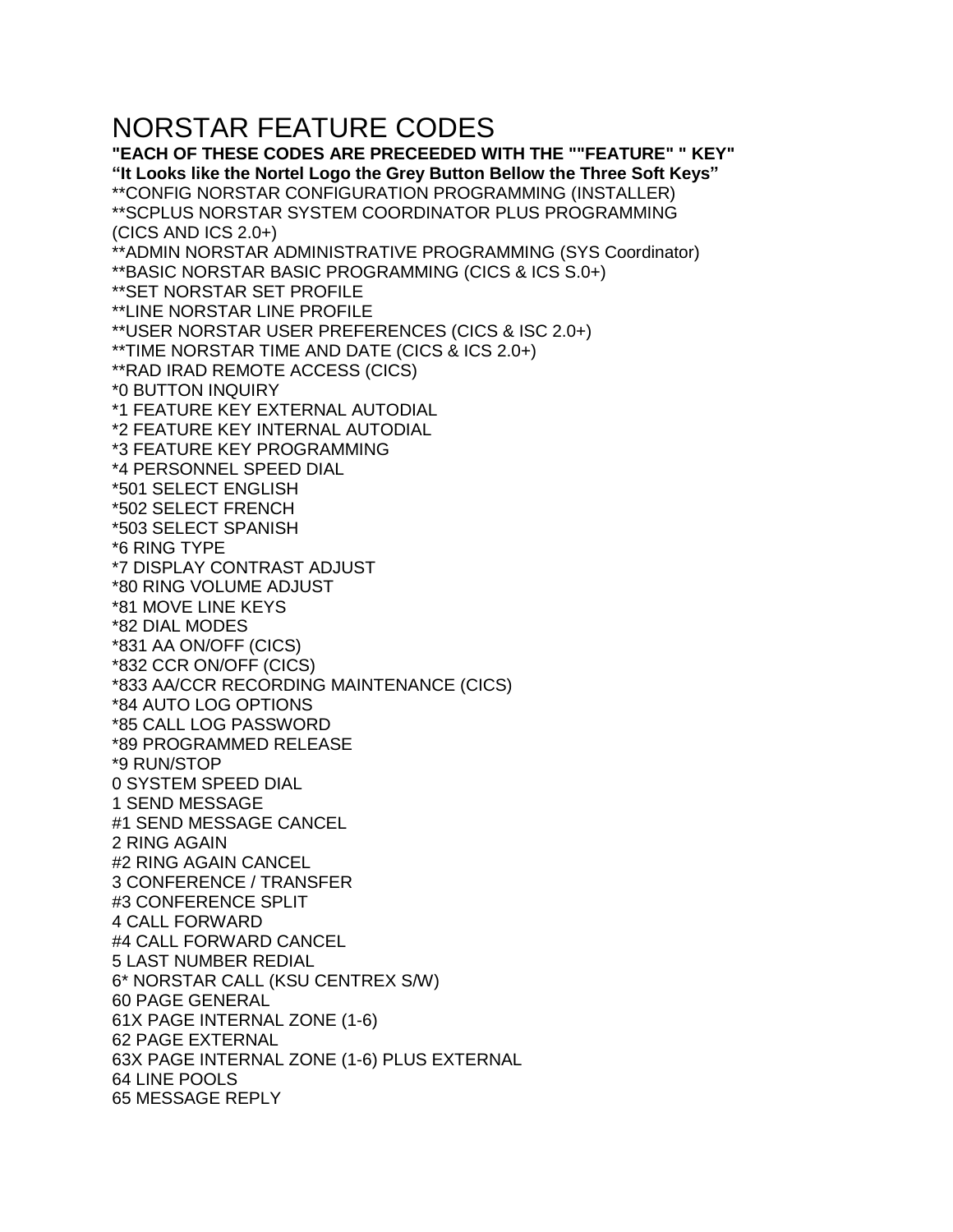#65 MESSAGE REPLY CANCEL 66 VOICE CALL 67 SAVED NUMBER 68 RESTRICTION /COS OVERRIDE 69 PRIORITY CALL 70 CALL TRANSFER (BLIND) 71 LINK (HOOK FLASH) 72 TIMED RELEASE 74 CALL PARK 75 GROUP CALL PICKUP 76 DIRECTED CALL PICKUP 77 CALL DURATION TIMER 78 PAUSE 79 EXCLUSIVE HOLD 800 TRUNK ANSWER 801 CALL QUEUING 802 GROUP LISTENING 803 SHOW TIME 804 WAIT FOR DIAL TONE 805 TEST SETS (2.0) 806 HIDE DISPLAY 807 RINGING CALL 808 LONG TONES 810 MAKE BUSY 811 CALL INFORMATION 812 ENTER CALL LOG 813 LOG IT 815 AUTO BUMPING 817 IRAD TRANSFER (CICS ONLY) 819 OUTGOING NAME AND NUMBER BLOCKING (4.1) #819 CANCEL OUTGOING NAME AND NUMBER BLOCKING 82 CAMP ON 83 PRIVACY CONTROL 84 LINE REDIRECTON #84 CANCEL LINE REDIRECTION 85 DO NOT DISTURB #85 CANCEL DO NOT DISTURB 86 BACK GROUND MUSIC #86 CANCEL BACKGROUND MUSIC 87 "SERVICE MODES (DR-3,4,5)" #87 CANCEL SERVICE MODES 870 SHOW SERVICE MODES (CICS) 871 EXTENDED RINGING (ICS) #871 CANCEL EXTENDED RINGING 872 ALTERNATIVE RESTRICTIONS #872 CANCEL ALTERNATIVE RESTRICTIONS 873 ALTERNATIVE ROUTING #873 CANCEL ALTERNATIVE ROUTING 88 VOICE CALL DENY #88 CANCEL VOICE CALL DENY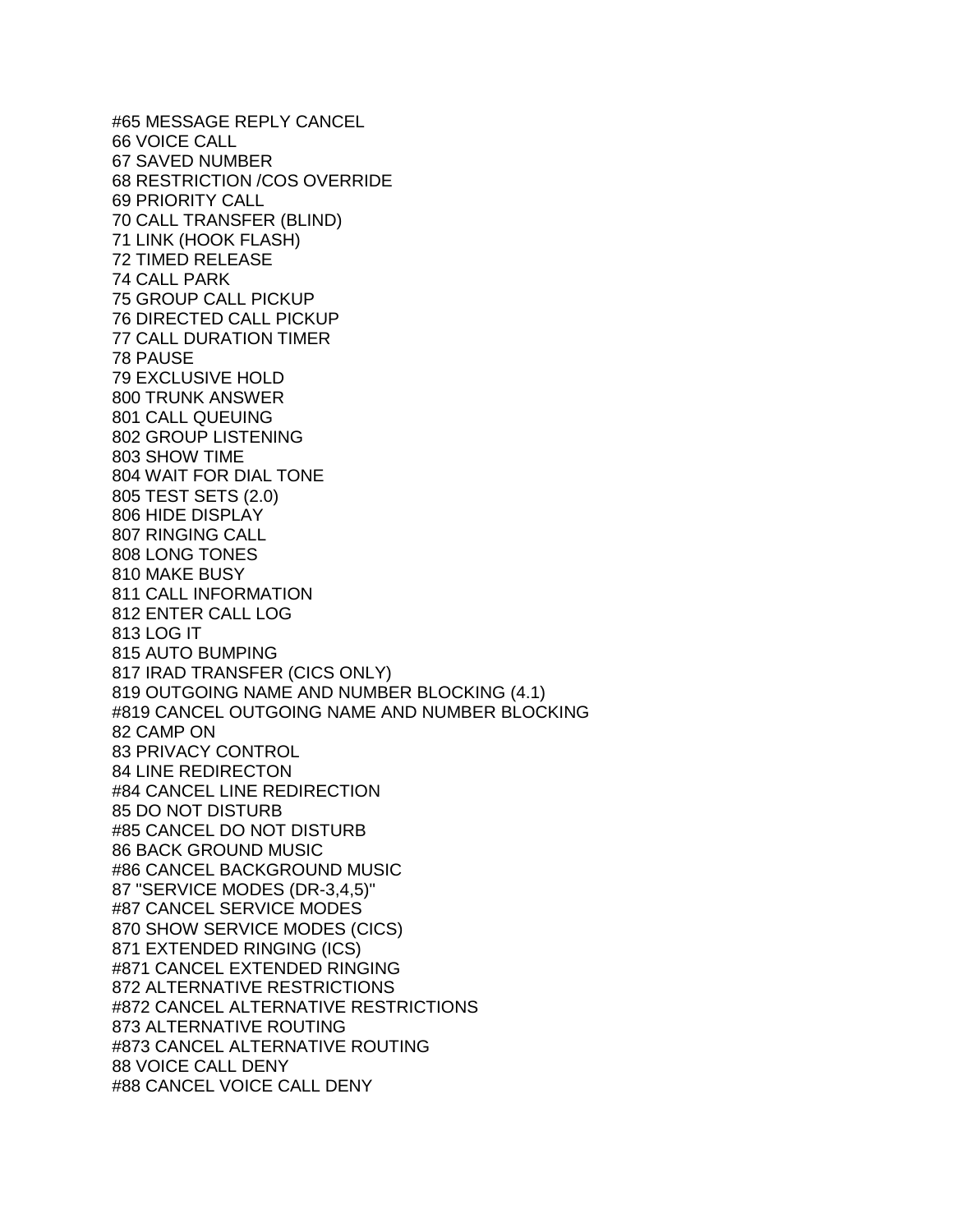**FEATURE 900 CODES ARE USED FOR OPTIONAL EQUIPMENT SUCH AS: "VOICE MAIL, ACD, DIAL BY NAME, DOOR PHONE, ETC." THE FOLLOWING ARE SOME COMMON USAGES:** 9\*\* "RAD PROGRAMMING (RAD 2, FASTRAD)" 9\*0 RAD TRANSFER (ALL BUT CICS IRAD'S) 9\*1 CHECK FEATURE CODES FOR VOICE MAIL 9\*2 SMDR ADMIN SESSION 9\*3 VOICE MAIL INTERFACE (VMI) CODES 9\*4 NORSTAR DOOR PHONE PROGRAMMING 9\*5 FLASH LOW RANGE CHECK FEATURE CODES 9\*7 ACD MINUET ADMIN MAINTENANCE SESSION 9\*9 LOGGER/MTT TIME STAMP 9\*9 VOICEMAIL/ACCESS LOGS (REQUIRES ACCESS 5.01.00F OR GREATER) 901 ACD LOGIN (MINUET, PRELUDE, CINPHONY) 902 ACD UNAVAILABLE (MINUET, PRELUDE, CINPHONY) 903 FLASH HIGH/LOW FEATURE CODE SELECTION (DISABLED AFTER USE) 903 ACD CANCEL WRAP (MINUET, PRELUDE ,CINPHONY) 904 ACD HELP (CINPHONY) 904 FLASH ACD LOW RANGE LOGIN/OUT 905 ACD CATEGORIZE (MINUET, PRELUDE, CINPHONY) 905 FLASH LOW RANGE DN IDENTIFIER 906 ACD RECORD CALL (CINPHONY0 906 FLASH LOW RANGE VM TRANSFER 907 FLASH LOW RANGE VM INTERRUPT 907 ACD SUPERVISOR REGISTER (CINPHONY) 908 STAR TEXT (OBSOLETE) 908 FLASH ACD LOW RANGE BUSY MODE 908 ACD SUPERVISOR RETRIVE MESSAGES (CINPHONY) 909 ACD ANN. MAINTENANCE (MINUET, PRELUDE, CINPHONY) 909 FLASH ACD LOW RANGE QUEUE STATUS 910 FLASH LOW RANGE LEAVE MESSAGE 910 ACD MONITOR CALL (CINPHONY) 911 FLASH LOW RANGE OPEN MAILBOX 911 ACD PLAY CALL (CINPHONY) 912 FLASH LOW RANGE OPERATOR CONTROL 912 ACD EMERGENCY ROUTING (CINPHONY) 913 ACD CALLS QUEUED (MINUET, PRELUDE, CINPHONY) 913 FLASH LOW RANGE SYSTEM ADMIN LOGIN 915 NAM ACCESS (PSWD=ACCESS2) 920 ACD MINUETADMIN SESSION 921 ACD MINUET ROUTING SESSION DAY/NIGHT 922 ACD MINUET ADMIN STATISTICS SESSION 923 ACD GROUP STATUS SESSION (MINUET, PRELUDE, CINPHONY) 960 DIAL BY NAME (CINTECH NSVM OPTION) 961 DIAL BY NAME ADMIN (PSWD=1234) 980 VM SEND MSG TO ANOTHER MAILBOX 981 VM LOG INTO MAILBOX 982 VM OPERATOR STATUS(PSWD=OPERATOR(67372867)) 983 VM ADMIN PROGRAMMING Default (PSWD=1020000) 983 VM SOFTWARE LEVEL(LOGIN THEN OPTION 9) 984 VM TIME AND DATE(STARTALK Pswd=1020000)